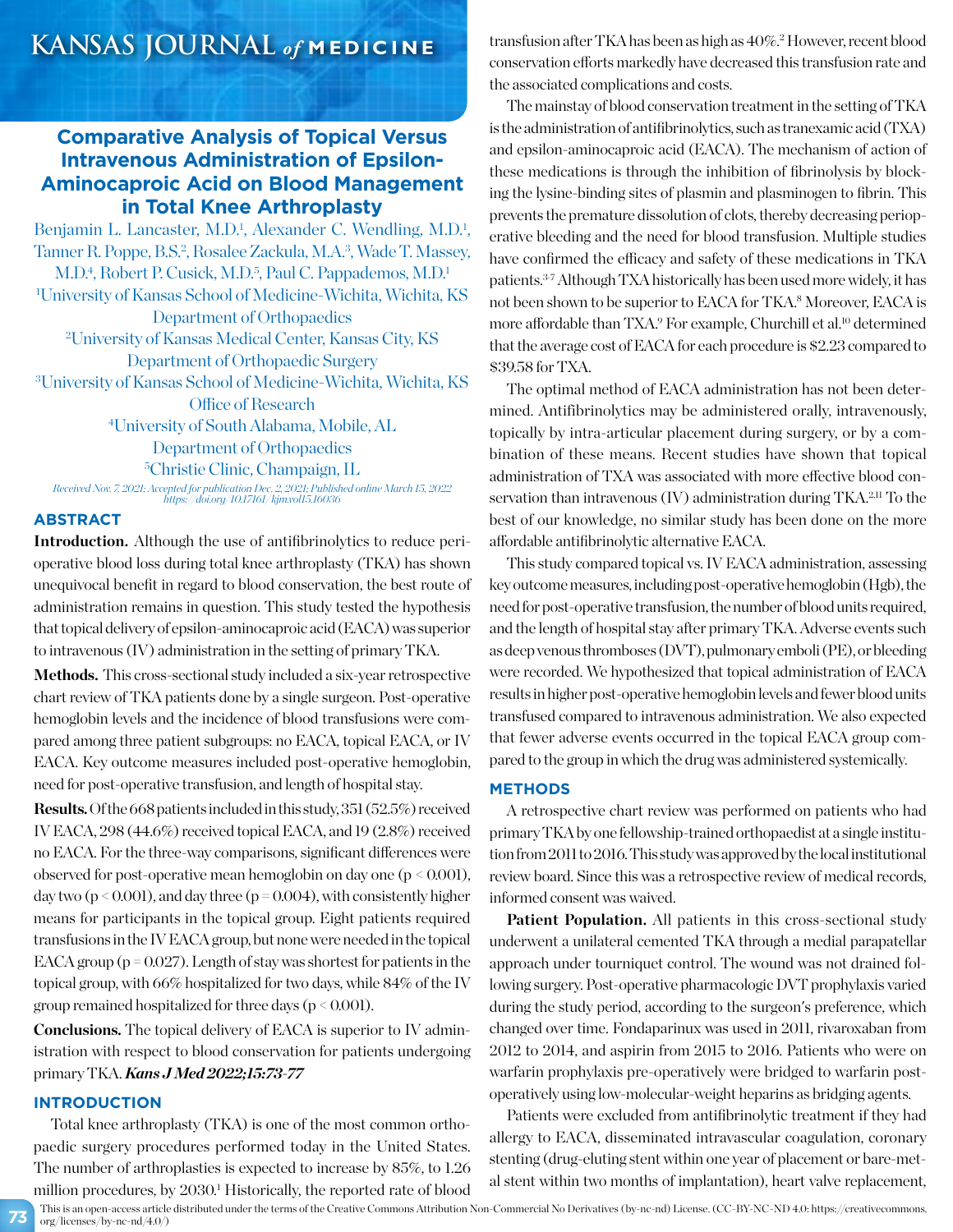atrial fibrillation, current anticoagulation therapy, or documented per-**KANSAS** JOURNAL of **MEDICINE** sonal history of DVT, PE, or hematuria.

**Treatment Cohorts.** Three patient groups were compared. The control group included patients who did not receive antifibrinolytic therapy at any point in the perioperative period during the TKA. The EACA treatment group included patients who received epsilon-aminocaproic acid either intravenously or topically during the TKA. The method of EACA administration varied according to surgeon preference, which evolved during the study period.

In the IV group, the EACA dosing regimen included a loading dose of 5 g intravenously over 30 minutes, followed by a maintenance dose of 10 g over five hours by intravenous infusion. The loading dose was started in the operating room at the beginning of the procedure. Patients in the topical group received an intra-articular administration of EACA after the TKA. A single 5 g dose of EACA in 20 cc of saline was injected into the knee joint after capsular closure and before the tourniquet was deflated.

**Outcome Measures.** Patient demographic data collected during chart review included age, gender, and body mass index. Key clinical outcome data included the dosage and route of EACA administration, pre-operative hemoglobin level, hemoglobin values on the first three days after TKA, the requirement for blood transfusion, the number of blood units transfused, the length of hospital stay (LOHS), and occurrence of DVT, PE, and post-operative bleeding. The indication for a blood transfusion was any post-operative patient with a Hgb  $\leq$  8 g/dL. Post-operative hemoglobin values on days one, two, and three served as estimates for operative blood loss.

**Statistical Analysis.** A power analysis was conducted in a web calculator using data from Wang et al.2 Results comparing two proportions, IV (81%) vs. topical (71%), showed that 267 patients per group, or 534 total patients, would have 80% power to detect a significant difference between the two groups using an alpha level of 0.05.

Descriptive statistics were used to summarize the data. Continuous data were assessed for normality using the Kolmogorov-Smirnov test. Where the normality assumption was valid, continuous data were reported as means and standard deviations (SD). Otherwise, medians, minimums (min), and maximums (max) were used to characterize the data. Categorical data were summarized as frequencies and percentages.

Bivariable comparisons by groups were conducted using Pearson Chi-square test, Fisher exact test, Mann-Whitney exact test, ANOVA, Tamhane T2 test (equal variances not assumed), or Kruskal-Wallis exact test. Exact tests were used to accommodate sparse data. Generalized Estimating Equation was conducted to assess hemoglobin measures over time by EACA route. Wilcoxon signed-rank test was used for analyzing pre-operative and post-operative paired ordinal data. All statistical tests were two-sided and conducted with IBM® SPSS Statistics, version 26.

# **RESULTS**

The total number of patients receiving TKA during the study period was 748. Eighty patients who did not have unilateral primary TKA were excluded. Of the remaining 668 patients comprising the study cohort,

# **TOPICAL VS. IV EACA IN TKA**

 *continued.*

 351 (52.5%) received IV EACA, 298 (44.6%) received topical EACA, and 19 (2.8%) received no EACA (Figure 1). The mean age of those studied was 63.8 years with a SD of 10.8, mean BMI was 34.2 (7.2), and LOHS ranged from one to five days. There were 427 (63.9%) women in the study group.



Figure 1. Study population.

Table 1 shows participant comparisons by EACA route of administration: IV, topical, and control. The table shows two sets of p values: the first compared all three groups, while the second compared IV vs. topical. For the three-way comparisons, significant differences were observed for post-operative mean hemoglobin days one, two, and three  $(p \le 0.001, p \le 0.001,$  and  $p = 0.004$ , respectively) with consistently higher means for participants in the topical group. The number of transfusions also differed significantly by group ( $p = 0.027$ ), although most patients did not receive one. Regarding the number of blood units transfused, five participants received one unit and three received two units. All transfusions were in the IV group ( $p = 0.026$ ). LOHS was shortest for patients in the topical group, most (66%) incurred two hospital days, while almost all (84%) of the IV group were hospitalized for three days  $(p \le 0.001)$ . Apart from mean hemoglobin day three, all results were significant for the two-way comparisons.

Paired comparisons were conducted between mean pre- and postoperative day one hemoglobin measures for all groups (Table 1). All differences were statistically significant ( $p < 0.001$ ). The greatest mean reduction observed over time was in the control group, 13.7 g/dL vs. 10.5 g/dL on day one, followed by the IV group, 14.0 g/dL vs. 11.6 g/dL on day one.

Results from Generalized Estimating Equations showed that mean hemoglobin changes in both IV and topical groups differed significantly as compared to perioperative hemoglobin differences in the control group ( $p < 0.001$ ) as shown in Figure 2. Within group differences by day were also significant as compared to pre-operative hemoglobin ( $p <$ 0.001 for each comparison).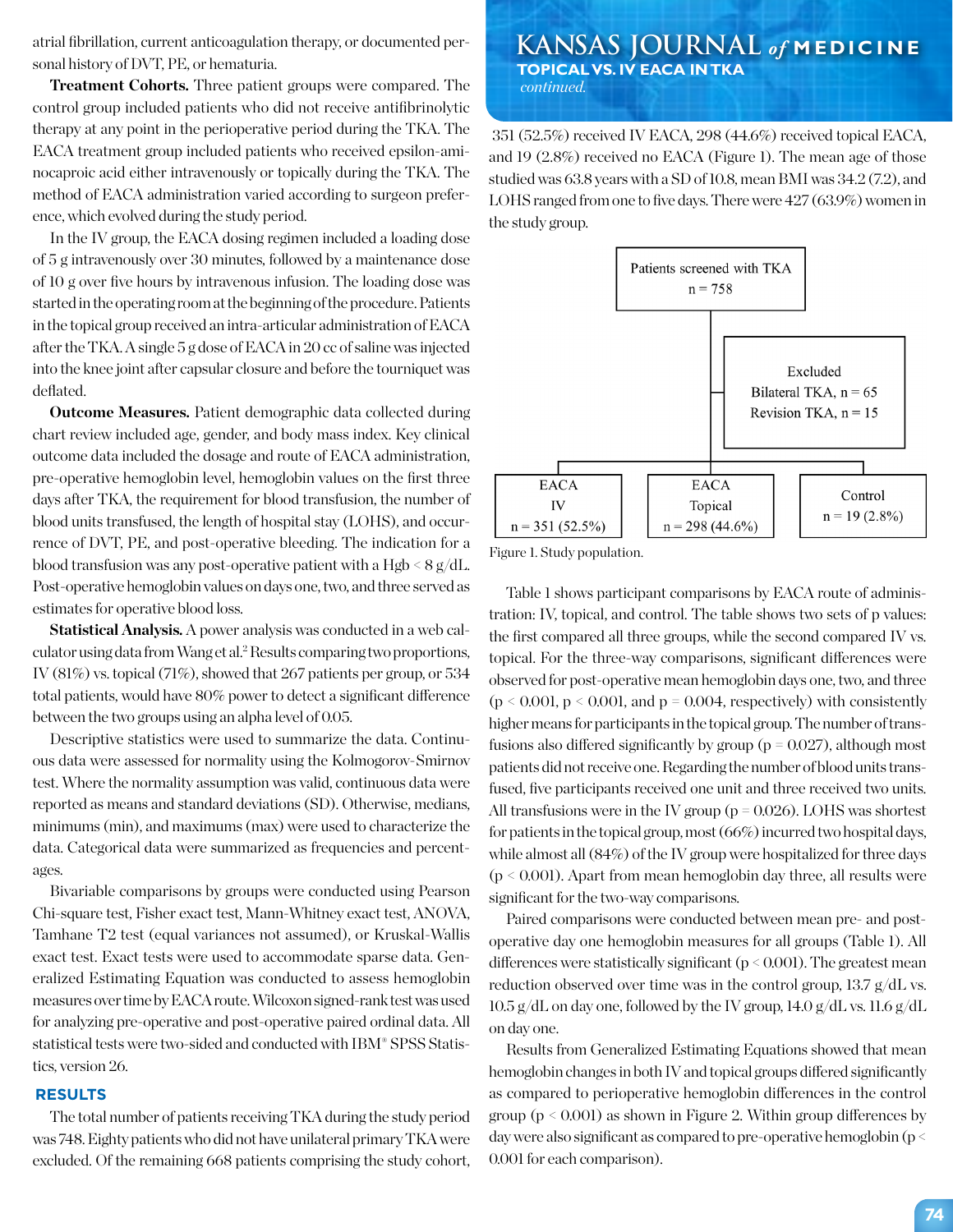# **KANSAS JOURNAL** *of* **MEDICINE**

 **TOPICAL VS. IV EACA IN TKA**

 *continued.*

# **Table 1. Comparison of participant characteristics by group.**

| Description                              | N   | IV<br>$n = 351$<br>(52.5%)  | <b>Topical</b><br>$n = 298$<br>$(44.6\%)$ | Control<br>$n = 19$<br>$(2.8\%)$ | $p^*$        | $p^{**}$                  |
|------------------------------------------|-----|-----------------------------|-------------------------------------------|----------------------------------|--------------|---------------------------|
| Gender; n (%)                            | 668 |                             |                                           |                                  |              |                           |
| Male                                     |     | 134(38.2)                   | 104(34.9)                                 | 3(15.8)                          | 0.115        | 0.414                     |
| Female                                   |     | 217(61.8)                   | 194(65.1)                                 | 16(84.2)                         |              |                           |
| Median age; y (min, max)                 | 649 | 65(25, 88)                  | 65(28, 87)                                | $- -$                            | 0.519        |                           |
| Median BMI (min, max)                    | 649 | 33 (17.2, 73.0)             | 33.5 (19.2, 54.8)                         | $\equiv$ $\equiv$                | 0.344        |                           |
| Operation side; $n(\%)$                  | 667 |                             |                                           |                                  | 0.410        | 0.375                     |
| Left                                     |     | 186(53.0)                   | 147(49.5)                                 | 12(63.2)                         |              |                           |
| Right                                    |     | 165(47.0)                   | 150(50.5)                                 | 7(36.8)                          |              |                           |
| Mean preop hemoglobin; g/dL              | 668 | $14.0\pm1.1^{\rm a}$        | $14.0\pm1.2^{\rm a}$                      | $13.7\pm1.1^{\rm a}$             | 0.425        | $\mathbb{L}^{\mathbb{L}}$ |
| Mean postop hemoglobin, day 1; g/dL      | 668 | $11.6 \pm 1.4^{\mathrm{a}}$ | $12.1 \pm 1.3^{\rm b}$                    | $10.5\pm1.3^{\rm c}$             | ${}_{0.001}$ | $\overline{\phantom{a}}$  |
| Mean postop hemoglobin day 2; g/dL       | 477 | $10.8+1.5^{\rm a}$          | $11.3 + 1.5^b$                            | $9.8 + 1.3^c$                    | ${}_{0.001}$ | $- -$                     |
| Mean postop hemoglobin day 3; g/dL       | 263 | $10.1 \pm 1.4^{\rm a}$      | $10.7\pm1.4^{\rm a}$                      | $9.0\pm10.9^{\rm b}$             | 0.004        | $-$                       |
| Transfusion number; $n(\%)$              | 668 |                             |                                           |                                  | 0.027        | 0.009                     |
| None                                     |     | 343 (97.7)                  | 298 (100.0)                               | 18(94.7)                         |              |                           |
| One                                      |     | 8(2.3)                      | 0(0.0)                                    | 1(5.3)                           |              |                           |
| Blood unit number; $n(\%)$               | 668 |                             |                                           |                                  | 0.026        | 0.009                     |
| None                                     |     | 343 (97.7)                  | 298 (100.0)                               | 18 (94.7)                        |              |                           |
| One                                      |     | 5(1.4)                      | 0(0.0)                                    | 0(0.0)                           |              |                           |
| Two                                      |     | 3(0.9)                      | 0(0.0)                                    | 1(5.3)                           |              |                           |
| Length of hospital stay in days; $n(\%)$ | 668 |                             |                                           |                                  | 0.001        | 0.001                     |
| One                                      |     | 0(0.0)                      | 15(5.0)                                   | 0(0.0)                           |              |                           |
| Two                                      |     | 25(7.1)                     | 197(66.1)                                 | 4(21.1)                          |              |                           |
| Three                                    |     | 295(84.0)                   | 77(25.8)                                  | 12(63.2)                         |              |                           |
| Four                                     |     | 29(8.3)                     | 8(2.7)                                    | 2(10.5)                          |              |                           |
| Five                                     |     | 2(0.6)                      | 1(0.3)                                    | 1(5.3)                           |              |                           |

\* Three group comparisons: IV vs. Topical vs. Control

\*\* Two group comparisons: IV vs. Topical

 $a,bc$  Tamhane's T2 (equal variances not assumed); letter change indicates significant differences between groups.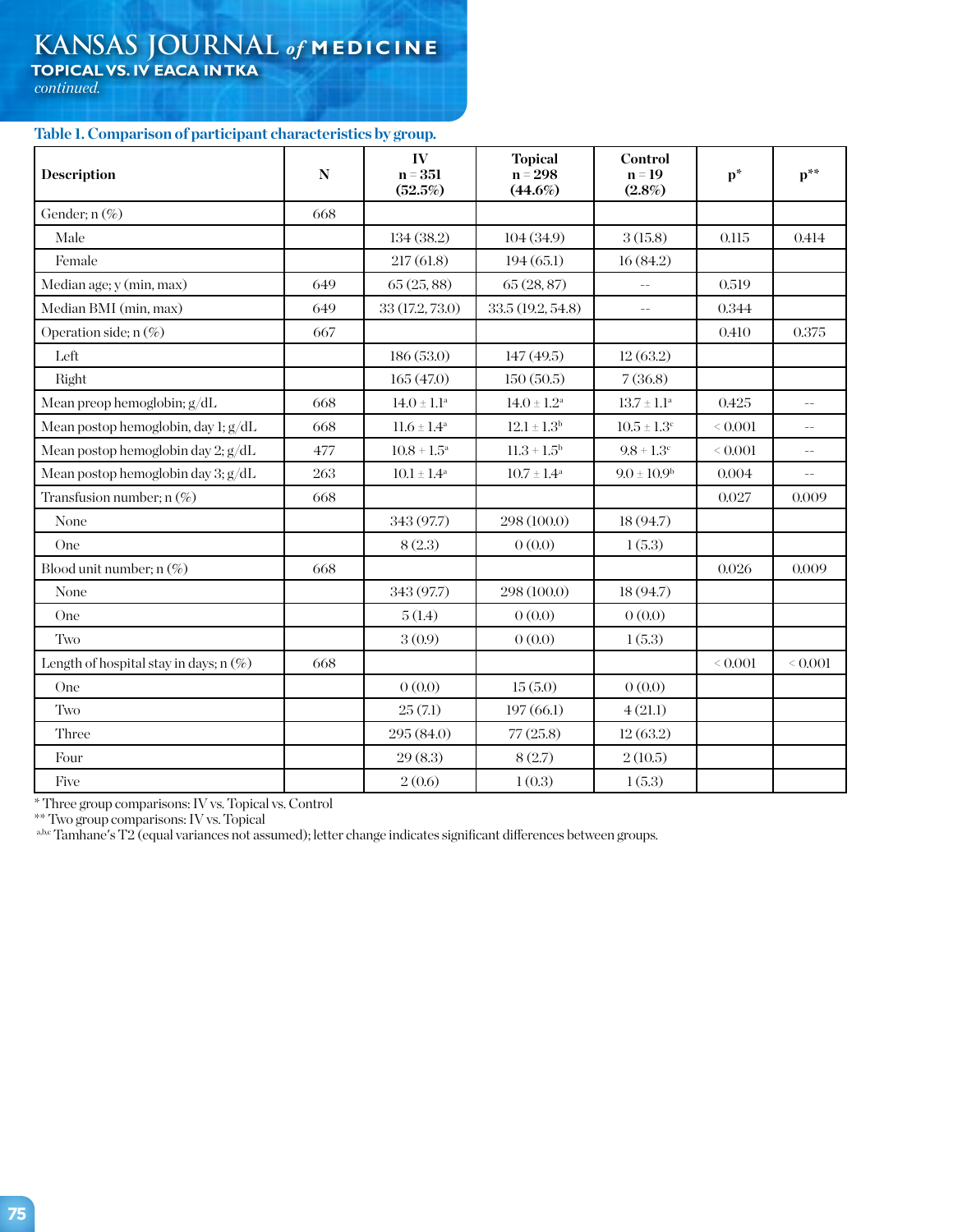

Figure 2. Results from Generalized Estimating Equations. Mean hemoglobin changes in both IV and topical groups differed significantly as compared to perioperative hemoglobin differences in the control group ( $p \le 0.001$ ). Within group differences by day were also significant as compared to pre-operative hemoglobin ( $p < 0.001$  for each comparison).

Pre- and post-operative day one hemoglobin was measured by gender within each subgroup as hemoglobin tends to differ for males and females (Figure 3). No other time differences were evaluated because data were sparse, and males were absent in the control group for day three hemoglobin. All such comparisons revealed statistically significant differences for both men and women (p < 0.001). While post-operative hemoglobin measures were below average ranges for both genders, differences were smallest for those in the topical group at 2.1 g/dL for both males (14.7 vs. 12.6) and females (13.7 vs. 11.6).



Figure 3. Comparing pre- and post-operative hemoglobin measures (g/dL) by group and gender. Wilcoxon signed-rank tests showed all pre- and post-operative differences were significant (p < 0.001).

# **DISCUSSION**

The results of this study indicated the blood conservation effects of EACA were superior when the drug is administered topically rather than intravenously during primary unilateral TKA. The topical EACA group had a statistically higher post-operative day one hemoglobin value compared to both the IV EACA group and the control group. Statistical significance also was observed in the post-operative day two hemoglobin comparison. Furthermore, no patients in the topical group received blood transfusions compared to the IV group in which 1.4% of patients received one unit of blood product and 0.9% received

# **KANSAS JOURNAL** *of* **MEDICINE TOPICAL VS. IV EACA IN TKA**

 *continued.*

two units. This difference also was statistically significant. Interestingly, the pre-operative hemoglobin values between male and female participants were significantly different, but the efficacy of EACA showed no gender bias regarding its effects on blood conservation.

This study demonstrated a statistically significant shorter LOHS in the topical EACA group. Of the 298 patients in the topical group, 197 (66.1%) were discharged from the hospital on post-operative day two compared to 25 of the 351 patients (7.1%) in the IV group. The majority of patients (84%) in the IV group was discharged from the hospital on post-operative day three.

To the authors' knowledge, there is no published literature comparing outcomes of intravenous EACA to topical administration. However, this comparison has been made for patients treated with TXA in the setting of unilateral primary TKA. For example, Goyal et al.12 in a randomized trial of 83 patients treated with intra-articular TXA and 85 receiving IV TXA, found that topical administration of TXA was not inferior to intravenous administration. The investigators concluded that a single dose of topical TXA was preferable to IV administration secondary to the ease of administration.

In another randomized trial, Wang et al.<sup>2</sup> analyzed 150 unilateral primary TKA patients evenly divided into three study groups: topical TXA, IV TXA, and no TXA. Their study showed topical administration of TXA significantly reduced total blood loss and drainage volume to a greater degree than IV administration. In a third study, Chen et al.<sup>11</sup> randomized 50 patients to receive IV TXA and 50 patients to receive topical TXA in the setting of primary unilateral TKA. They found no difference in peri-operative blood loss or post-operative lower limb swelling between the two groups. Notably, these two trials utilized intra-articular drains post-operatively which can complicate data comparisons.

A recent meta-analysis showed EACA and TXA to be equally efficacious for blood conservation after TKA,13 which is consistent with established literature. Comparing the data from similar studies to our own results suggested that topical TXA and topical EACA were both effective means of blood conservation in unilateral primary TKA. Moreover, EACA is the more cost-effective alternative of the two options. Comparable studies evaluating IV and topical TXA have not reported on LOHS.

There were several limitations to our study. First, as is typical in retrospective chart reviews, some data were missing resulting in an incomplete demographic database. Second, all procedures were performed at a specialty hospital without a critical care unit, thus introducing a bias towards patients with fewer comorbid conditions. Third, since patients in the study were not classified according to American Society of Anesthesiology grade, we could not determine if there were significant differences in co-morbidities among the cohorts. Fourth, we did not control for peri-operative anticoagulation, which varied over time according to the surgeon's preference and was a confounding variable. Fifth, EACA was administered intravenously from 2011 to 2014